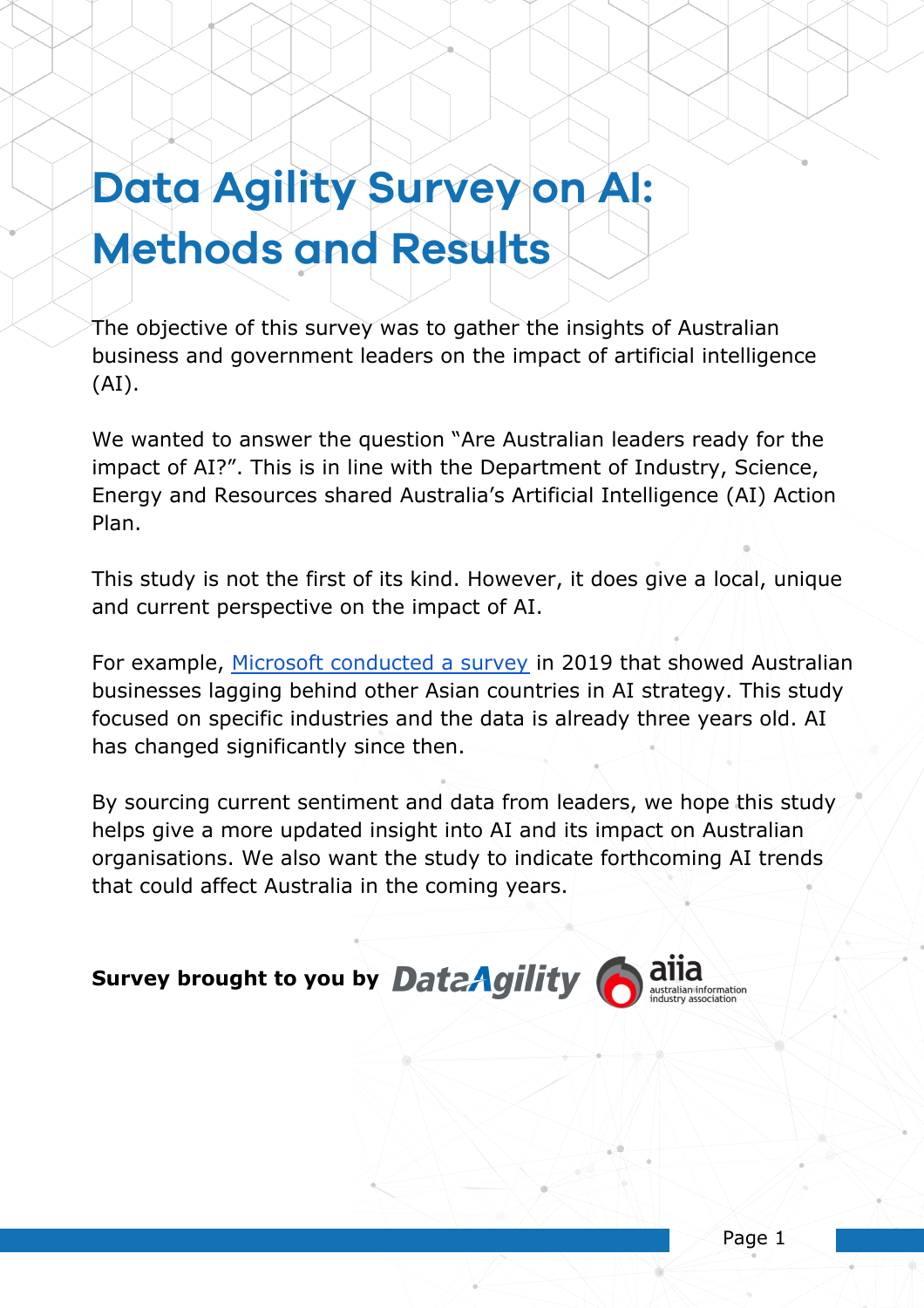## **Research Methodology**

We designed a survey to gain insights into the thoughts and strategies of Australian leadership regarding AI. The survey collected respondent data at the end of 2021.

The respondents came from a variety of industries: professional service, finance, government, tech, infrastructure, health and more. In total, the number of respondents exceeded 280 leaders.

### **Statistically Significant Survey**

Definition of leader = Manager or high level of seniority

As per the 2016 Census there were 1.39 million managers in Australia. We've estimated there are 1.5 million leaders in 2022 across the private and public sectors.

Population size  $= 1,500,000$ Confidence Level  $= 99\%$ Margin of Error  $= 8\%$ 

Therefore our survey would need a minimum of 260 respondents for the data to quality for the above attributes.

We reached 283 respondents, therefore our sample size and data is statistically significant.

### **Cross-sectional survey**

Cross-sectional surveys are an observational research method that analyses data of variables collected at one given point of time across a sample population or a pre-defined subset. The survey data from this method helps the researcher understand what the respondent is feeling at a certain point in time. It helps measure opinions in a particular situation.